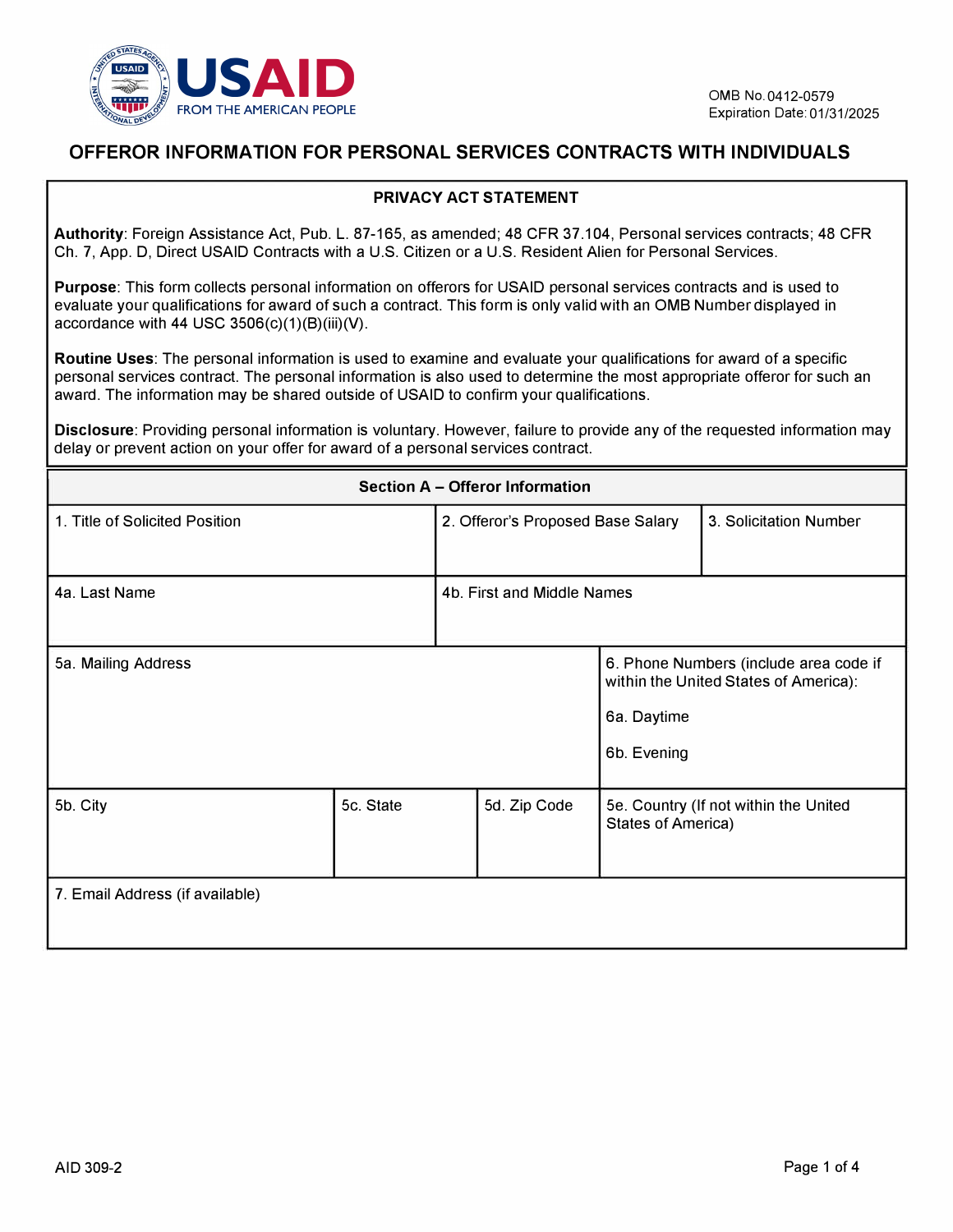

| <b>Section B - Work Experience</b><br>Describe your paid and unpaid work experience related to this offer. Do not attach job descriptions. Base Salary definition<br>- basic compensation for services rendered, excluding bonuses, profit-sharing arrangements, commissions, consultant<br>fees, extra or overtime work payments, overseas differential or quarters, cost of living or dependent education allowances. |                                                                                                                                                                     |                             |                        |                       |  |  |
|-------------------------------------------------------------------------------------------------------------------------------------------------------------------------------------------------------------------------------------------------------------------------------------------------------------------------------------------------------------------------------------------------------------------------|---------------------------------------------------------------------------------------------------------------------------------------------------------------------|-----------------------------|------------------------|-----------------------|--|--|
|                                                                                                                                                                                                                                                                                                                                                                                                                         | 1. Job Title (if Federal, include series and grade)                                                                                                                 |                             |                        |                       |  |  |
| 2. From (mm/yyyy)                                                                                                                                                                                                                                                                                                                                                                                                       | 3. To (mm/yyyy)                                                                                                                                                     | 4. Base Salary<br>\$<br>per | 5. Hours per week      |                       |  |  |
| 6. Employer's Name and Address                                                                                                                                                                                                                                                                                                                                                                                          |                                                                                                                                                                     |                             |                        | 7a. Supervisor's Name |  |  |
|                                                                                                                                                                                                                                                                                                                                                                                                                         |                                                                                                                                                                     |                             | 7b. Supervisor's Phone |                       |  |  |
|                                                                                                                                                                                                                                                                                                                                                                                                                         | 8. May we contact your current supervisor? Yes $\Box$ No $\Box$<br>If we need to contact your current supervisor before making an offer, we will contact you first. |                             |                        |                       |  |  |
| 9. Describe your duties, accomplishments and related skills (if you need to attach additional pages, include your name,<br>address, and solicitation number)                                                                                                                                                                                                                                                            |                                                                                                                                                                     |                             |                        |                       |  |  |
| <b>Section C - Additional Work Experience</b><br>Continue on a separate page if required to list all employment relating to the duties of the position.                                                                                                                                                                                                                                                                 |                                                                                                                                                                     |                             |                        |                       |  |  |
| 1. Job Title (if Federal, please include series and grade)                                                                                                                                                                                                                                                                                                                                                              |                                                                                                                                                                     |                             |                        |                       |  |  |
| 2. From (mm/yyyy)                                                                                                                                                                                                                                                                                                                                                                                                       | 3. To (mm/yyyy)                                                                                                                                                     | 4.Base Salary<br>\$<br>per  |                        | 5. Hours per week     |  |  |
| 6. Employer's Name and Address                                                                                                                                                                                                                                                                                                                                                                                          |                                                                                                                                                                     |                             | 7a. Supervisor's Name  |                       |  |  |
|                                                                                                                                                                                                                                                                                                                                                                                                                         |                                                                                                                                                                     |                             | 7b. Supervisor's Phone |                       |  |  |
| 8. May we contact your current supervisor? Yes $\Box$ No $\Box$                                                                                                                                                                                                                                                                                                                                                         |                                                                                                                                                                     |                             |                        |                       |  |  |
| If we need to contact your current supervisor before making an offer, we will contact you first.                                                                                                                                                                                                                                                                                                                        |                                                                                                                                                                     |                             |                        |                       |  |  |
| 9. Describe your duties, accomplishments and related skills (if you need to attach additional pages, include your name,<br>address, and solicitation number)                                                                                                                                                                                                                                                            |                                                                                                                                                                     |                             |                        |                       |  |  |
|                                                                                                                                                                                                                                                                                                                                                                                                                         |                                                                                                                                                                     |                             |                        |                       |  |  |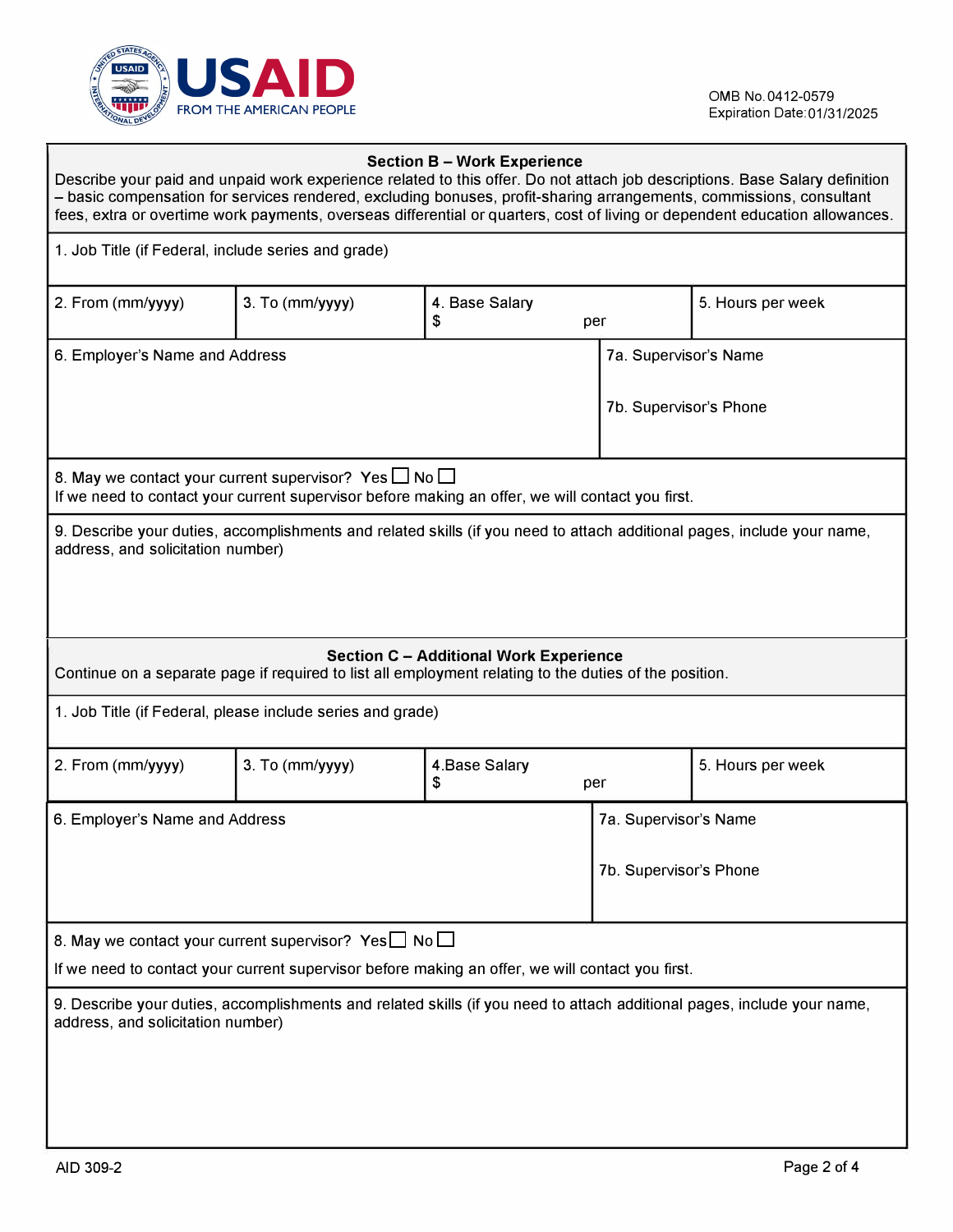

## **Section D - Education**

| 1. Last High School (HS)/GED school. Give the school's name, city, state, zip code (if known), and year of diploma or GED<br>received:                                                                                                                                                                                                                                                                                          |              |                                       |          |                                        |                                 |                                          |  |
|---------------------------------------------------------------------------------------------------------------------------------------------------------------------------------------------------------------------------------------------------------------------------------------------------------------------------------------------------------------------------------------------------------------------------------|--------------|---------------------------------------|----------|----------------------------------------|---------------------------------|------------------------------------------|--|
| 2. Mark highest level completed: Some HS □ HS/GED Associate □ Bachelor □ Master □ Doctoral □                                                                                                                                                                                                                                                                                                                                    |              |                                       |          |                                        |                                 |                                          |  |
| 3. Colleges and universities attended.<br>Do not attach a copy of your transcript unless requested.                                                                                                                                                                                                                                                                                                                             |              |                                       | Semester | <b>Total Credits Earned</b><br>Quarter | Major(s)                        | Degree (if any),<br><b>Year Received</b> |  |
| 3a. Name                                                                                                                                                                                                                                                                                                                                                                                                                        |              |                                       |          |                                        |                                 |                                          |  |
| City                                                                                                                                                                                                                                                                                                                                                                                                                            | <b>State</b> | Zip Code                              |          |                                        |                                 |                                          |  |
| 3b. Name                                                                                                                                                                                                                                                                                                                                                                                                                        |              |                                       |          |                                        |                                 |                                          |  |
| City                                                                                                                                                                                                                                                                                                                                                                                                                            | <b>State</b> | Zip Code                              |          |                                        |                                 |                                          |  |
| 3c. Name                                                                                                                                                                                                                                                                                                                                                                                                                        |              |                                       |          |                                        |                                 |                                          |  |
| City                                                                                                                                                                                                                                                                                                                                                                                                                            | <b>State</b> | Zip Code                              |          |                                        |                                 |                                          |  |
| <b>Section E - Other Education Completed</b><br>Do not list degrees received solely on life experience or obtained from schools with little or no academic standards.                                                                                                                                                                                                                                                           |              |                                       |          |                                        |                                 |                                          |  |
|                                                                                                                                                                                                                                                                                                                                                                                                                                 |              |                                       |          |                                        |                                 |                                          |  |
| Section F - Other Licenses or Certifications                                                                                                                                                                                                                                                                                                                                                                                    |              |                                       |          |                                        |                                 |                                          |  |
| License or Certificate                                                                                                                                                                                                                                                                                                                                                                                                          |              | Date of Latest License or Certificate |          |                                        | State or Other Licensing Agency |                                          |  |
| 1.                                                                                                                                                                                                                                                                                                                                                                                                                              |              |                                       |          |                                        |                                 |                                          |  |
| 2.                                                                                                                                                                                                                                                                                                                                                                                                                              |              |                                       |          |                                        |                                 |                                          |  |
| <b>Section G - Other Qualifications</b><br>Offer-related training courses (give title and year). Offer-related skills (other languages, computer software/hardware, etc.).<br>Offer-related honors, awards, and special accomplishments (publications, memberships in professional/honor societies,<br>leadership activities, public speaking, and performance awards). Give dates, but do not send documents unless requested. |              |                                       |          |                                        |                                 |                                          |  |
|                                                                                                                                                                                                                                                                                                                                                                                                                                 |              |                                       |          |                                        |                                 |                                          |  |